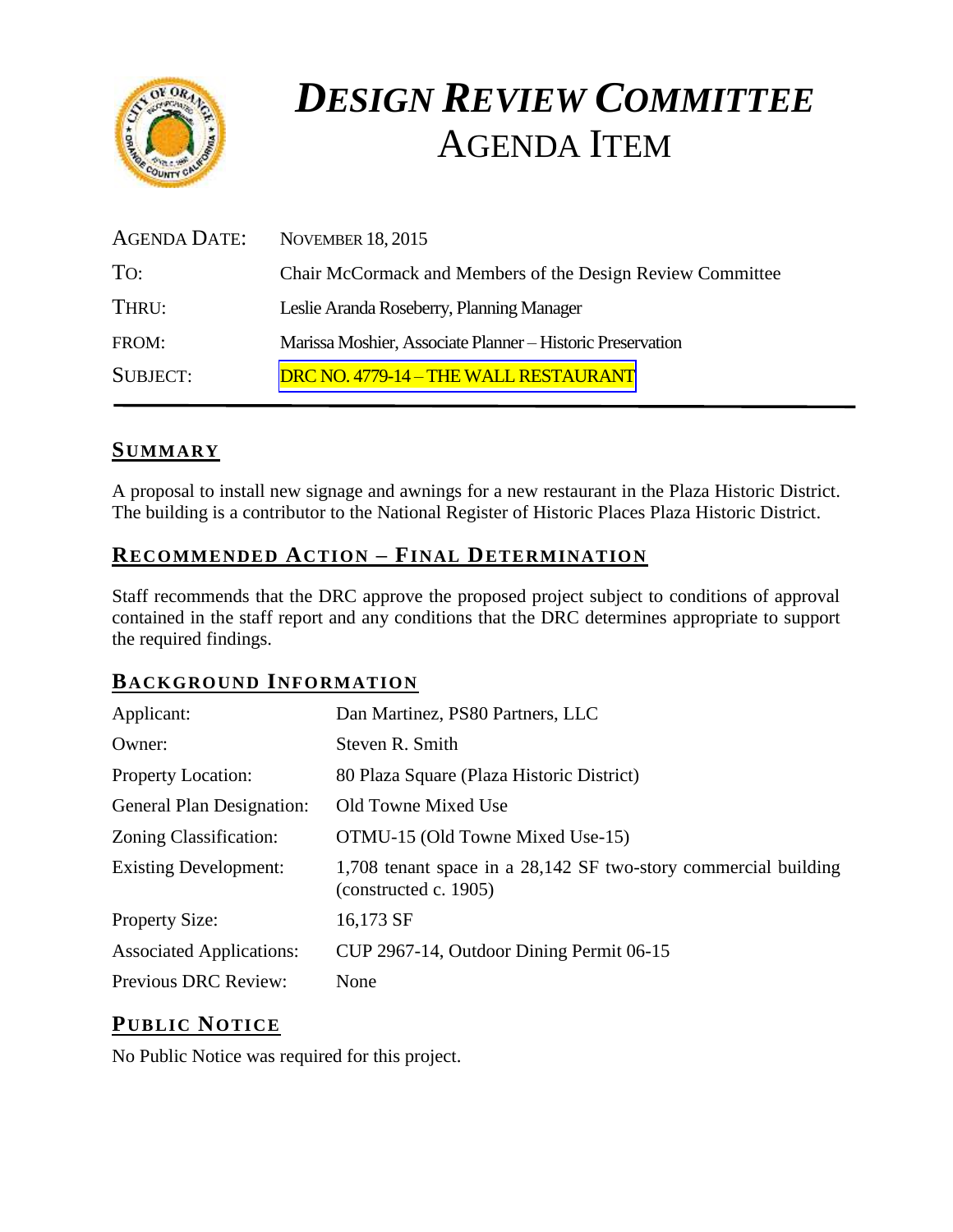# **ENVIRONMENTAL REVIEW**

**Categorical Exemption:** This project is categorically exempt from the provisions of the California Environmental Quality Act (CEQA) per State CEQA Guidelines Section 15303 (Class 3 – New Construction or Conversion of Small Structures) and 15331 (Class 31 – Historical Resource Restoration/Rehabilitation), because the project consists of minor exterior alterations to an existing commercial structure to accommodate a new restaurant of 1,708 square feet. The proposed alterations are in conformance with the *Secretary of the Interior's Standards for the Treatment of Historic Properties*. There is no environmental public review required for a Categorical Exemption.

## **PROJECT DESCRIP TION**

The proposed project involves modifications to the exterior of the property as part of the tenant improvements for a new restaurant, The Wall. The modifications to the exterior include:

- Install new signage on the south (front) elevation consisting of one wall sign, one hanging pedestrian sign, and two signs on the awning valences. The wall sign is 17.4 square feet in area and has painted aluminum channel letters and a logo. The awning valences are proposed to be printed with vinyl heat-transfer lettering in white with a total of 7.1 square feet in area. The hanging pedestrian sign consists of a two inch thick, painted aluminum sign hanging from an aluminum pole finished with a ball finial. The hanging sign area is 5.1 square feet in area per sign face.
- Install one new wall sign on the north elevation. The painted aluminum logo sign is nine square feet in area.
- Install new awnings on the south elevation. The applicant is proposing a navy Sunbrella fabric for the new awnings. The proposed color is darker than the existing royal blue awnings on the adjacent storefronts and upper floor windows on the building.
- Install new lighting on the north and south elevations. The new metal gooseneck fixtures will illuminate the proposed signs.
- The applicant received approval for an outdoor dining area in the Plaza Dining Zone (pink) paving area) in the public right of way. Prior to issuance of an Outdoor Dining Permit, the Community Development Director reviews and approves the proposed furniture for the outdoor dining area. Staff is seeking the DRC's recommendation on the compatibility of the proposed furniture with the Plaza Historic District.

# **EXISTING SITE**

The two-story commercial building was constructed c. 1905. Circa 1907, the building was expanded to the east by an additional three bays (including the storefronts currently addressed as 80 Plaza Square). Although the storefronts have been altered multiple times, the building retains sufficient integrity of location, setting, design, materials, feeling and association to be considered a contributing building to the National Register-listed Plaza Historic District.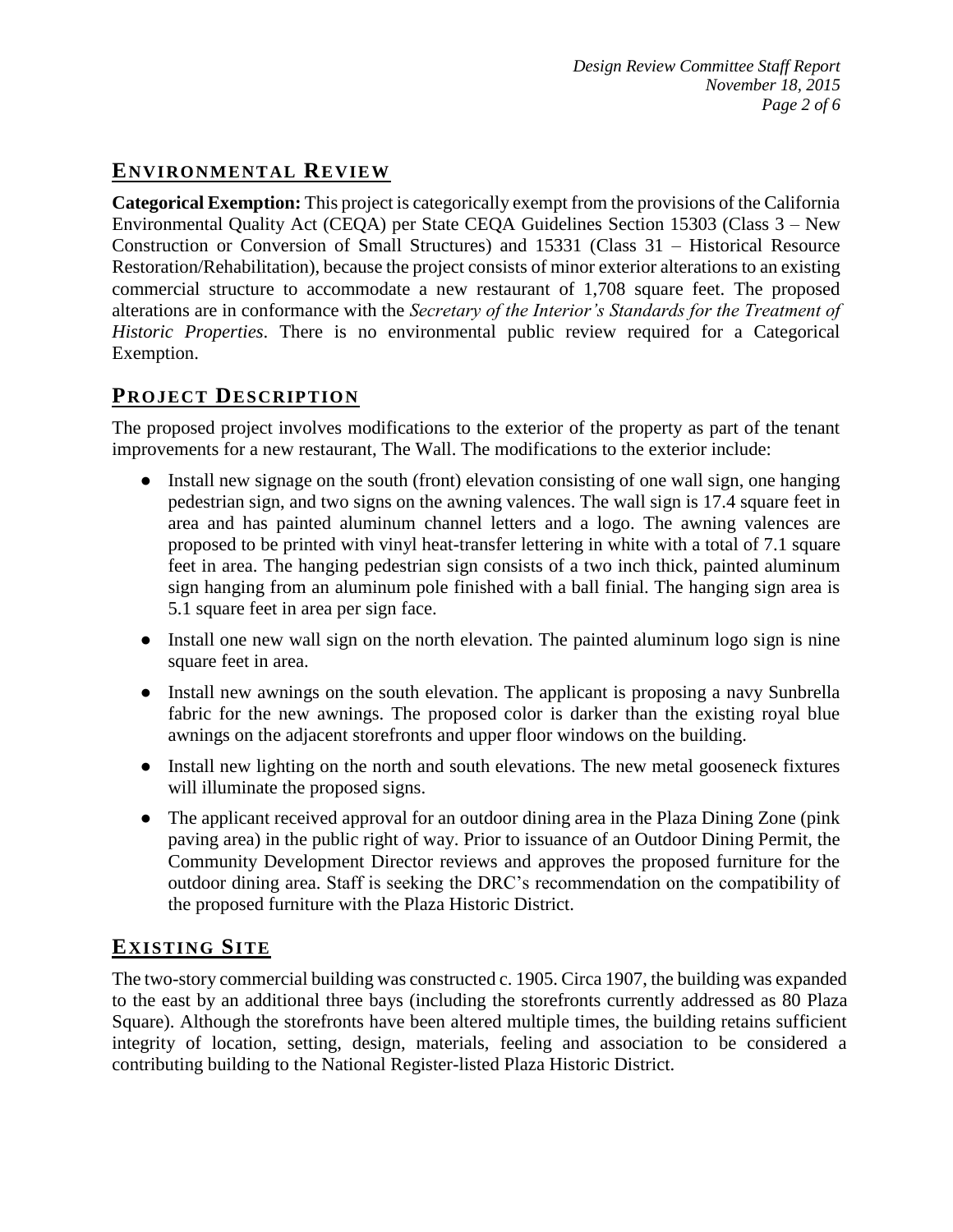# **EXISTING AREA CONTEXT**

The subject property is located within the National Register-listed Plaza Historic District. The immediate area contains a mix of retail and restaurant uses.

## **EVALUATION CRITERIA**

Orange Municipal Code (OMC) Section 17.10.070 establishes the general criteria the DRC should use when reviewing the project. This section states the following:

The project shall have an internally consistent, integrated design theme, which is reflected in the following elements:

#### 1. **Architectural Features**.

- a. The architectural features shall reflect a similar design style or period.
- b. Creative building elements and identifying features should be used to create a high quality project with visual interest and an architectural style.

#### 2. **Landscape**.

- a. The type, size and location of landscape materials shall support the project's overall design concept.
- b. Landscaping shall not obstruct visibility of required addressing, nor shall it obstruct the vision of motorists or pedestrians in proximity to the site.
- c. Landscape areas shall be provided in and around parking lots to break up the appearance of large expanses of hardscape.

#### 3. **Signage**.

- a. All signage shall be compatible with the building(s) design, scale, colors, materials and lighting.
- 4. **Secondary Functional and Accessory Features**. Trash receptacles, storage and loading areas, transformers and mechanical equipment shall be screened in a manner which is architecturally compatible with the principal building(s).

## **ANALY SIS/STATEMENT OF THE ISSUES**

#### Issue 1 – Signage and Awnings

The proposed signs meet the applicable sign requirements of Chapter 17.36 of the Orange Municipal Code and the Old Towne Design Standards. The allowable signage area on the front elevation, based on the tenant's street frontage, is 41 square feet. The proposed signage area is a total of 24.5 square feet for the wall sign and awning valence signs, which count as walls signs for the square footage calculations. The applicant is also allowed one hanging pedestrian sign with a maximum of eight square feet per sign face, in addition to the wall signs. The proposed signs are located in logical, signable areas around the storefronts and other historic architectural features of the building. The signs will be mounted with attachments through the mortar joints in the brick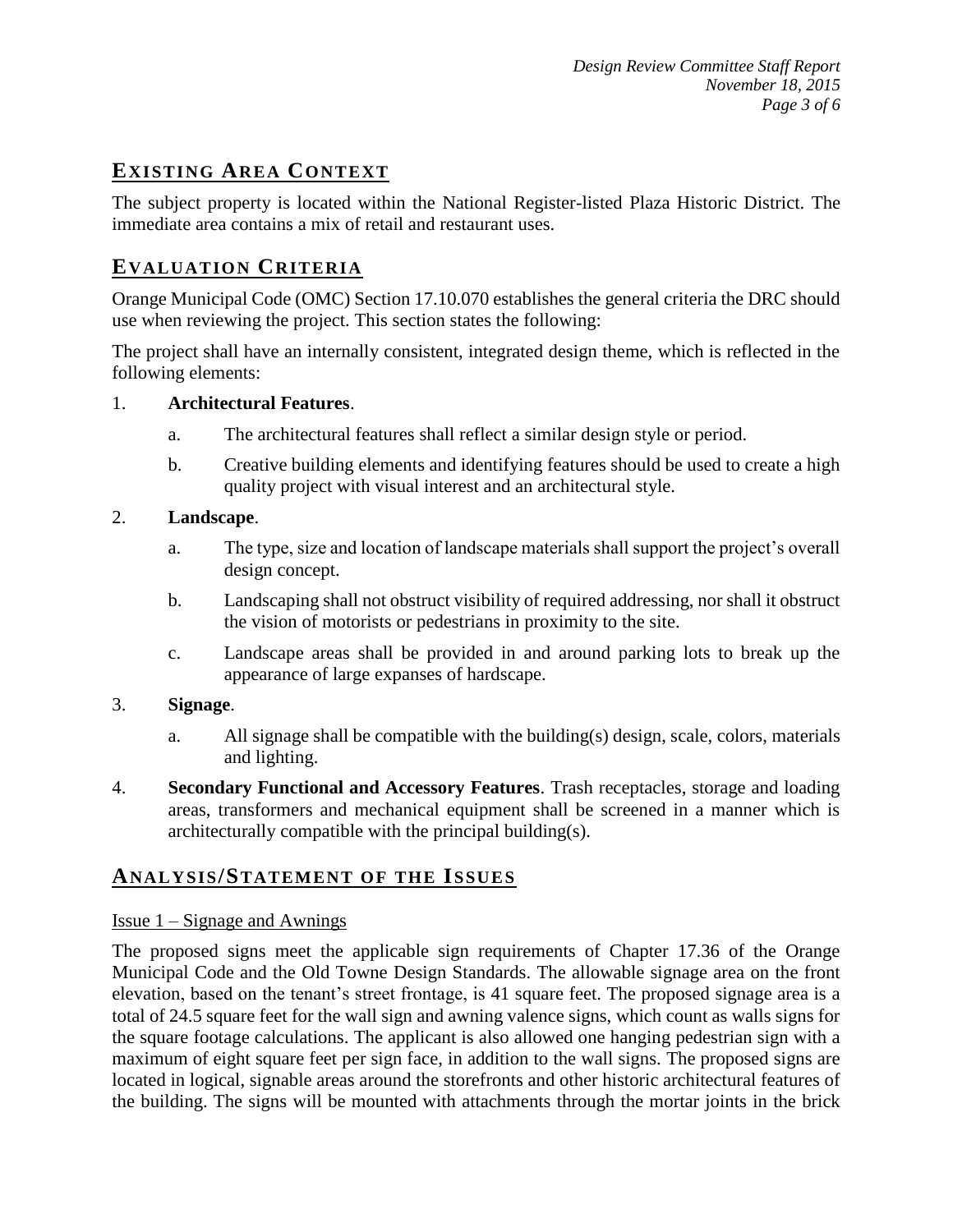only. The proposed materials, colors and type face are in conformance with the Design Standards and are appropriate to the building and context of the Plaza Historic District. Staff recommends that the DRC find that the proposed signage and lighting are in conformance with the Old Towne Design Standards and the *Secretary's Standards*.

#### Issue  $2 -$  Awnings

The proposed awnings are covered with a navy Sunbrella fabric. The existing awnings on the 80 Plaza Square tenant space and the building as a whole are a brighter royal blue color. The applicant is requesting the navy blue awnings to provide a greater contrast with the existing paint colors on the building. Staff is seeking DRC's direction on the compatibility of the darker awning color with the building.

#### Issue 3 – Outdoor Dining Furniture

The applicant is proposing gray powder-coated metal planter frames on wheels with orange fiberglass planter inserts to delineate the edges of the outdoor dining area. The additional outdoor dining furniture includes tables, chairs and umbrellas, which are shown in Attachment 4: Outdoor Dining and Lighting Specifications. The proposed outdoor dining furniture is reviewed and approved by the Community Development Director under the Outdoor Dining Ordinance. Although the furniture is not part of the DRC's final determination on the project, staff is seeking the Committee's recommendation on the compatibility of the outdoor dining furniture with the Plaza Historic District.

### **ADVISORY BOARD RECOMMENDATION**

None.

## **STAFF RECOMMENDATION AND REQUIRED FINDINGS**

The courts define a "Finding" as a conclusion which describes the method of analysis decision makers utilize to make the final decision. A decision making body "makes a Finding," or draws a conclusion, through identifying evidence in the record (i.e., testimony, reports, environmental documents, etc.) and should not contain unsupported statements. The statements which support the Findings bridge the gap between the raw data and the ultimate decision, thereby showing the rational decision making process that took place. The "Findings" are, in essence, the ultimate conclusions which must be reached in order to approve (or recommend approval of) a project. The same holds true if denying a project. The decision making body must detail why it cannot make the Findings.

The Findings are applied as appropriate to each project. Based on the following Findings and statements in support of such Findings, staff recommends the DRC approve the project.

*1. In the Old Towne Historic District, the proposed work conforms to the prescriptive standards and design criteria referenced and/or recommended by the DRC or other reviewing body for the project (OMC 17.10.070.F.1).*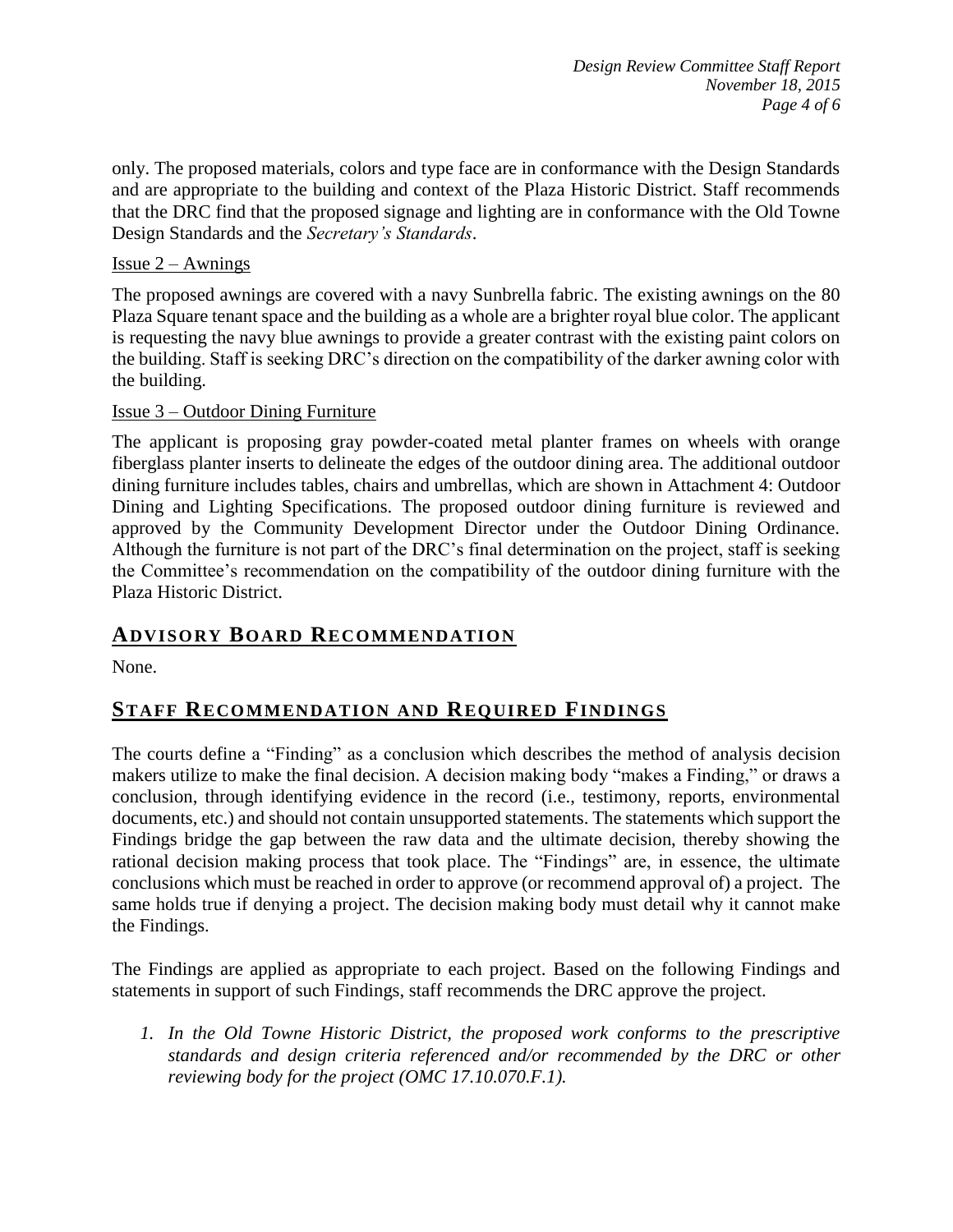The proposed project conforms with the Old Towne Design Standards for the Plaza Historic District. The size and type of signage proposed meets the requirements set forth in the Design Standards and Orange Municipal Code. The proposed color scheme for the exterior of the building is also in keeping with the colors customary in the Plaza Historic District and is complementary to the architectural style of the building.

*2. In any National Register Historic District, the proposed work complies with the Secretary of the Interior's Standards and Guidelines (OMC 17.10.07.F.2).*

Projects found to be in conformance with the Old Towne Design Standards are generally considered to be in conformance with the *Secretary's Standards*. In conformance with Standard 2 and Standard 5, the proposed project retains the character of the historic property, and alterations will not remove or negatively alter any historic materials or features of the building.

*3. The project design upholds community aesthetics through the use of an internally consistent, integrated design theme and is consistent with all adopted specific plans, applicable design standards, and their required findings (OMC 17.10.07.F.3).*

With the conditions recommended by Staff, the proposed work conforms to the prescriptive standards and design criteria set forth in the Old Towne Design Standards and Orange Municipal Code Section 17.36, as described above.

*4. For infill residential development, as specified in the City of Orange Infill Residential Design Guidelines, the new structure(s) or addition are compatible with the scale, massing, orientation, and articulation of the surrounding development and will preserve or enhance existing neighborhood character (OMC 17.10.07.F.4).*

As the *City of Orange Infill Residential Design Guidelines* do not apply to commercial projects, this finding does not apply.

# **CONDITIONS**

The approval of this project is subject to the following conditions:

- 1. All construction shall conform in substance and be maintained in general conformance with plans and exhibits labeled Attachment 6 in the staff report (date stamped received October 15, 2015), including modifications required by the conditions of approval, and as recommended for approval by the Design Review Committee.
- 2. The applicant agrees to indemnify, hold harmless, and defend the City, its officers, agents and employees from any and all liability or claims that may be brought against the City arising out of its approval of this permit, save and except that caused by the City's active negligence.
- 3. Except as otherwise provided herein, this project is approved as a precise plan. After any application has been approved, if changes are proposed regarding the location or alteration of any use or structure, a changed plan may be submitted to the Community Development Director for approval. If the Community Development Director determines that the proposed change complies with the provisions and the spirit and intent of the approval action, and that the action would have been the same for the changed plan as for the approved plot plan, the